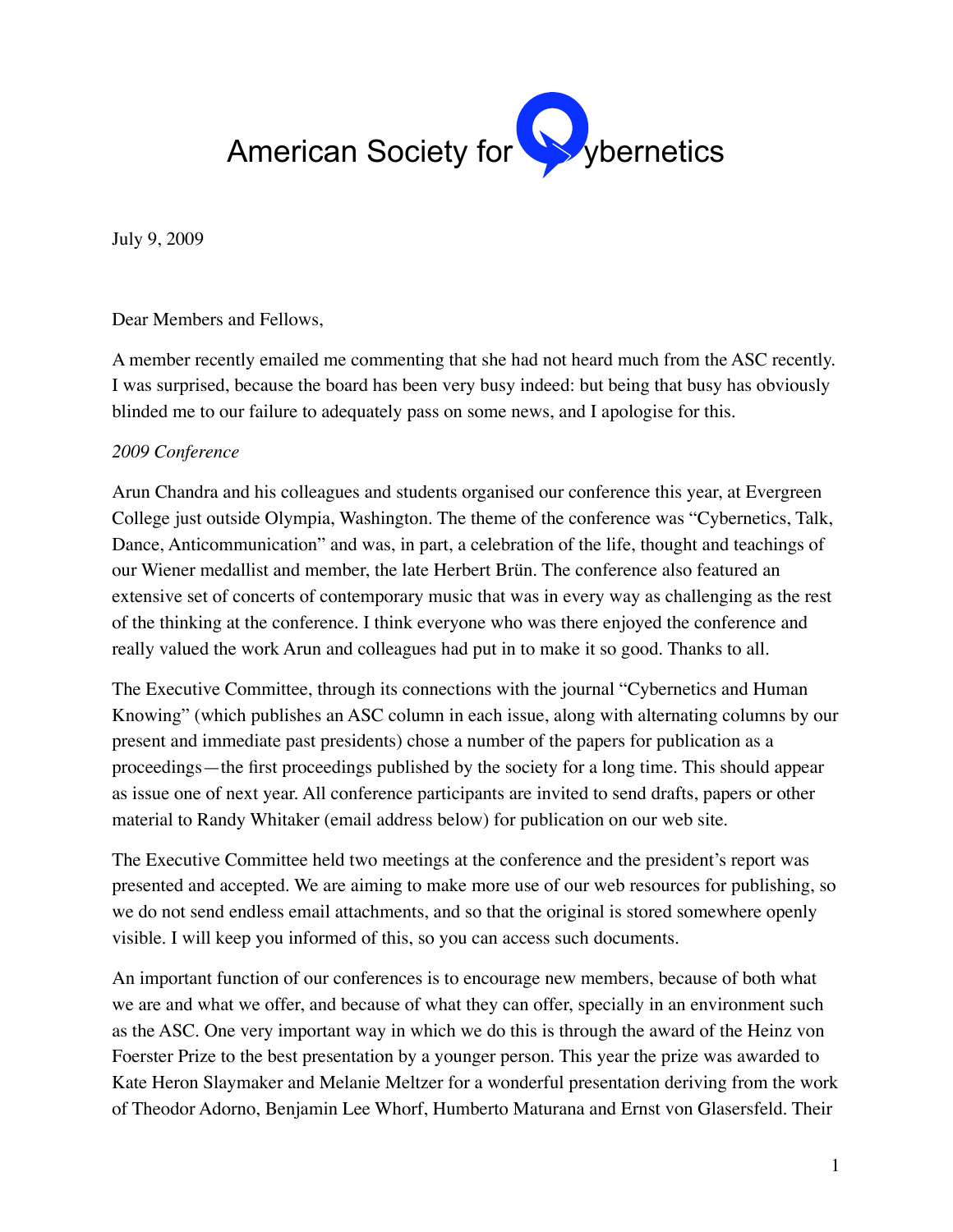prize is a grant towards attendance at next year's conference (fuller details of this and all ASC awards can be found on our web site). Their paper will be in the C and HK collection.

# *Future Conferences*

The ASC is associated with several international conferences. The Heinz von Foerster Society are holding their biannual conference in Vienna, November 12 to 14, on the theme of "Learning". You should have received notification. If you didn't and are interested, please contact: hvf09.zeitgeschichte@univie.ac.at. Proposal abstracts were due in at the end of June, but I'm sure that if you write in in the near future you will be considered. The conference is organised by our trustees Albert and Karl Mueller, and the ASC is recognised as a co-sponsor.

Again in Vienna, the Austrian Society for Cybernetic Studies will hold its 20th biannual conference in the week after Easter 2010, that is 6 to 9 April 2010. ASC members have traditionally found this a good venue, and our Wiener medalist and member, the late Gordon Pask, chaired a symposium there for many years. Current symposium chairs include ASC members Stuart Umpleby and myself. Again, you should have received notification. If you have not, please visit http://www.osgk.ac.at/emcsr/

By far the biggest news for the ASC is our own conference in 2010. This will be held between 29 July and 5 August at the new EMPAC facility at Rensselaer Polytechnic Institute in Troy, New York (http://empac.rpi.edu/). There are 4 components to this conference, on the theme of "Art, Cybernetics, Design, Mathematics". All but the last are open to all members of the ASC (the follow-up workshop will be by invitation only). Accommodation is available on campus in RPI dorms at an estimated \$60 per night). Here is the schedule:

| 29 July  | ASC private conference day                                          |
|----------|---------------------------------------------------------------------|
| 30 July  | Tutorial day: second order cybernetics for participants at the main |
|          | conference.                                                         |
| 31 July  | Main Conference (3 days)                                            |
| 3 August | Workshop Conference (3 days) (by invitation only)                   |

I anticipate this conference will raise considerable international interest, and will bring the ASC to the attention of a large group of people who do not yet know us. It is being organised by Lou Kauffman, Albert Mueller, Ted Krueger (ASC member and RPI faculty) and myself. We already have an International Advisory Board of the highest quality. I will post more information on the conference on our web site during the summer. Meanwhile, please book the dates in your diary!

## *Projects*

The ASC Executive Committee has agreed to support a number of projects. Those responsible for them are making progress. The Observing Cybernetics project in collaboration with Peter Tuddenham of the College of Exploration will enter a second round in the summer. From this we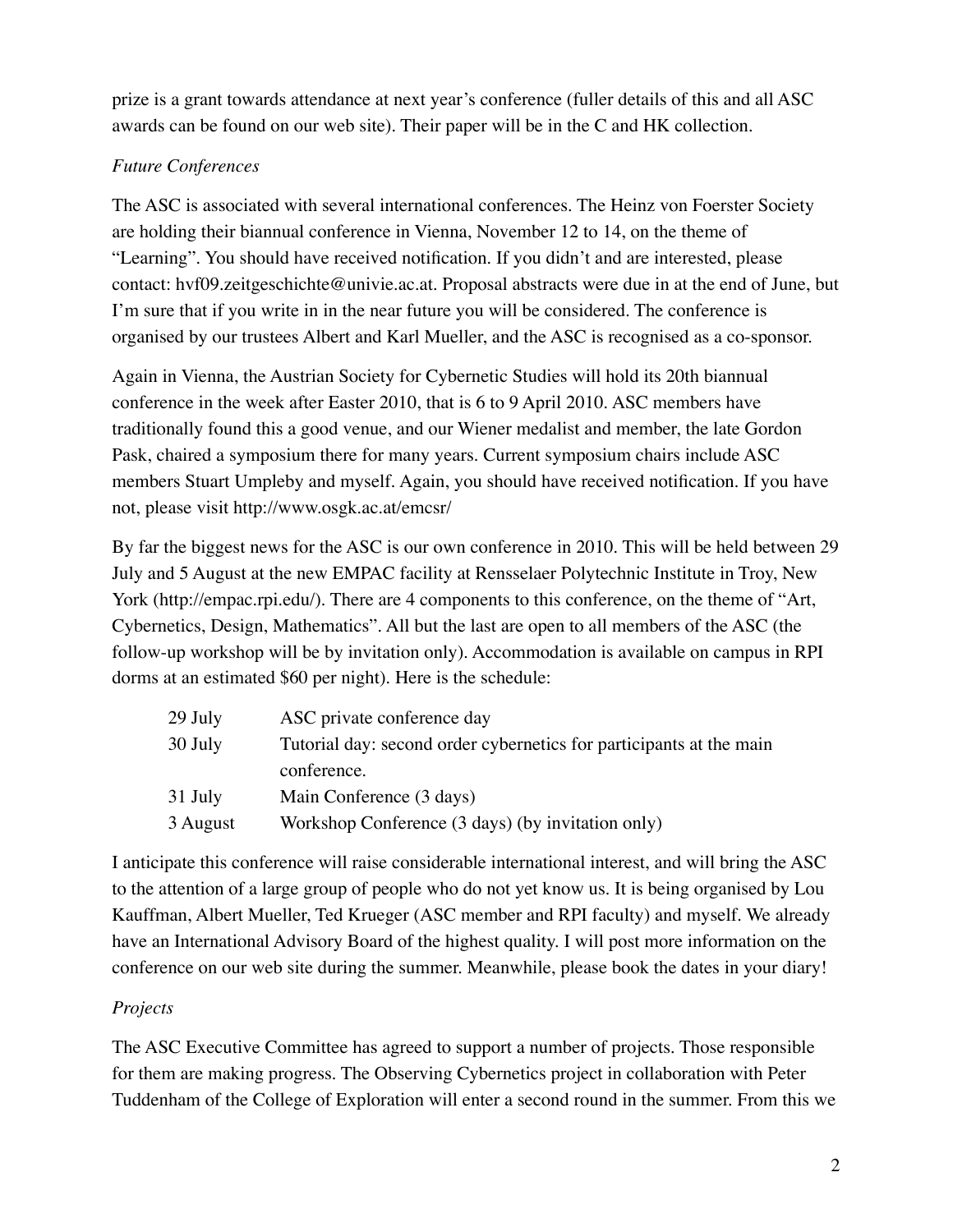will be able to begin the development of a web based resource that will provide material for those who wish to study or develop courses in cybernetics.

The Members' wiki pages are under development. We hope they will be online by autumn (fall). Associated with these pages, we will turn a spotlight on individual members on a regular basis.

The Competition based on Margaret Mead's arguments for a "Cybernetics of Cybernetics" will be held in the winter. It will be open to anyone. I hope the results may be interesting enough to publish in another special issue of one of the journals the society is well connected to.

By now, all members should have copies of Pask Present, the catalogue for the exhibition of that name held in Vienna in the spring of 2008; and Stuart Umpleby's cybernetics tutorials, generously made available by Nagib Callaos, director of the WMSCI, in collaboration with Stuart. If you have not received them please contact Phillip Guddemi (membership@asccybernetics.org) re Pask and Stuart Umpleby (umpleby@gmail.com) re his tutorials.

If you have an idea for something you believe the ASC should do, which you are able to commit to help bring to realisation, you should contact me to make a proposal for an ASC project.

## *Difficulties*

You will be aware from earlier discussions that we discovered the ASC has significant problems with its Bylaws. I will not even try to summarise here. Randy Whitaker has spent a vast amount of time both drafting new Bylaws, and researching the legal basis of the old ones. Drafts of the Bylaws have gone backwards and forwards between Randy and selected individuals as well and the Bylaws Working Group. I anticipate they will shortly be in an appropriate form that we can place them before the membership (you) for ratification. I urge you to vote on these Bylaws when the time comes: it is not possible for us to conduct our business properly while we remain in the current, anomalous position.

So, for instance, a number of other things depend on the ratification of the Bylaws, including finding two officers: Treasurer and Ombudsman. Once the new Bylaws are ratified the nominating committee will get to work to find candidates.

There is also a possible complication concerning the funds the ASC was given, which fund the Heinz von Foerster Prize. Members of the Executive Committee have been working very hard to resolve these matters, which appear to result from actions (and inactions) originating years ago.

## *Committees*

The Executive Committee has set up the committees it is obliged to: nominating, finance and membership. Nominating is chaired by Pille Bunnell (pille@interchange.ubc.ca), and membership by Phillip Guddemi. Finance is for the moment, in abeyance. We have also set up 3 Working Groups. The Bylaws WG (chaired by Randy Whitaker) is temporary and will be